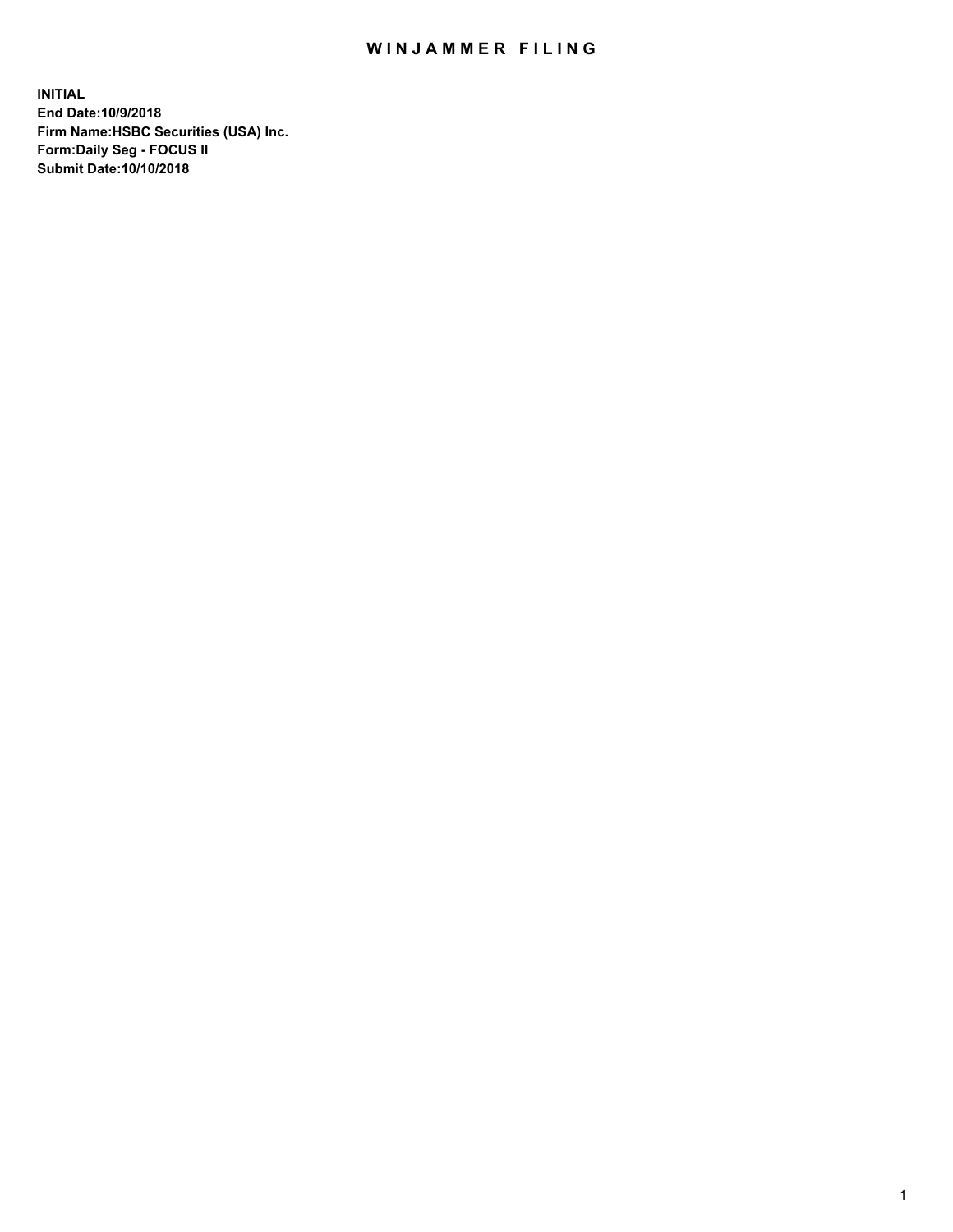**INITIAL End Date:10/9/2018 Firm Name:HSBC Securities (USA) Inc. Form:Daily Seg - FOCUS II Submit Date:10/10/2018 Daily Segregation - Cover Page**

| Name of Company                                                                                                                                                                                                                                                                                                                | <b>HSBC Securities (USA) Inc.</b>                                          |
|--------------------------------------------------------------------------------------------------------------------------------------------------------------------------------------------------------------------------------------------------------------------------------------------------------------------------------|----------------------------------------------------------------------------|
| <b>Contact Name</b>                                                                                                                                                                                                                                                                                                            | <b>Michael Vacca</b>                                                       |
| <b>Contact Phone Number</b>                                                                                                                                                                                                                                                                                                    | 212-525-7951                                                               |
| <b>Contact Email Address</b>                                                                                                                                                                                                                                                                                                   | michael.vacca@us.hsbc.com                                                  |
| FCM's Customer Segregated Funds Residual Interest Target (choose one):<br>a. Minimum dollar amount: : or<br>b. Minimum percentage of customer segregated funds required:% ; or<br>c. Dollar amount range between: and; or<br>d. Percentage range of customer segregated funds required between:% and%.                         | 109,000,000<br>$\overline{\mathbf{0}}$<br>0 <sub>0</sub><br>0 <sub>0</sub> |
| FCM's Customer Secured Amount Funds Residual Interest Target (choose one):<br>a. Minimum dollar amount: ; or<br>b. Minimum percentage of customer secured funds required:%; or<br>c. Dollar amount range between: and; or<br>d. Percentage range of customer secured funds required between:% and%.                            | 25,000,000<br>$\overline{\mathbf{0}}$<br>0 <sub>0</sub><br>0 <sub>0</sub>  |
| FCM's Cleared Swaps Customer Collateral Residual Interest Target (choose one):<br>a. Minimum dollar amount: ; or<br>b. Minimum percentage of cleared swaps customer collateral required:% ; or<br>c. Dollar amount range between: and; or<br>d. Percentage range of cleared swaps customer collateral required between:% and%. | 100,000,000<br>$\overline{\mathbf{0}}$<br>0 <sub>0</sub><br>0 <sub>0</sub> |

Attach supporting documents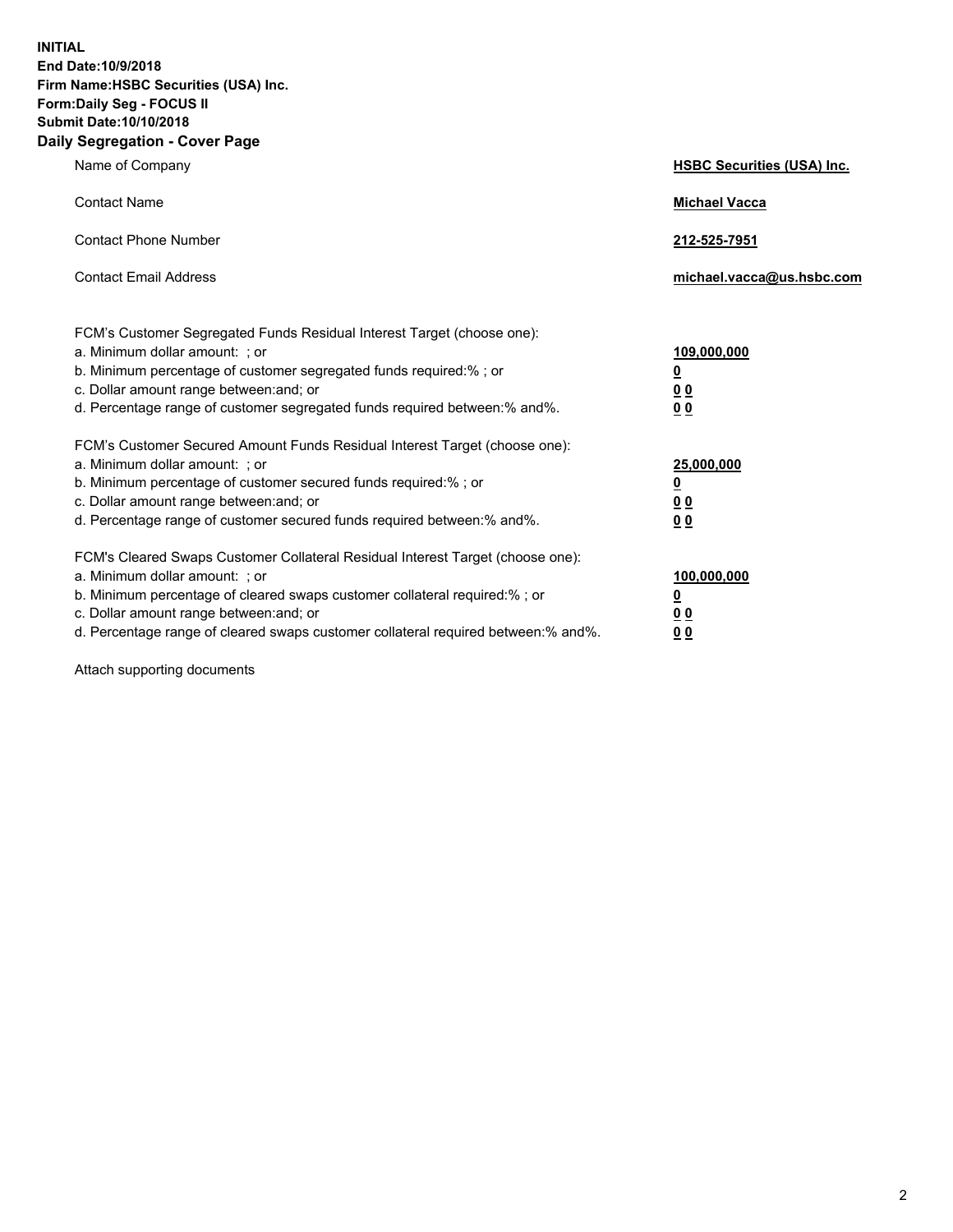**INITIAL End Date:10/9/2018 Firm Name:HSBC Securities (USA) Inc. Form:Daily Seg - FOCUS II Submit Date:10/10/2018 Daily Segregation - Secured Amounts**

|     | Daily Jegiegation - Jeculeu Alliounts                                                       |                             |
|-----|---------------------------------------------------------------------------------------------|-----------------------------|
|     | Foreign Futures and Foreign Options Secured Amounts                                         |                             |
|     | Amount required to be set aside pursuant to law, rule or regulation of a foreign            | $0$ [7305]                  |
|     | government or a rule of a self-regulatory organization authorized thereunder                |                             |
| 1.  | Net ledger balance - Foreign Futures and Foreign Option Trading - All Customers             |                             |
|     | A. Cash                                                                                     | 112,252,664 [7315]          |
|     | B. Securities (at market)                                                                   | 85,774,794 [7317]           |
| 2.  | Net unrealized profit (loss) in open futures contracts traded on a foreign board of trade   | -21,414,860 [7325]          |
| 3.  | Exchange traded options                                                                     |                             |
|     | a. Market value of open option contracts purchased on a foreign board of trade              | $0$ [7335]                  |
|     | b. Market value of open contracts granted (sold) on a foreign board of trade                | $0$ [7337]                  |
| 4.  | Net equity (deficit) (add lines 1.2. and 3.)                                                | 176,612,598 [7345]          |
| 5.  | Account liquidating to a deficit and account with a debit balances - gross amount           | 93,574 [7351]               |
|     | Less: amount offset by customer owned securities                                            | -90,176 [7352] 3,398 [7354] |
| 6.  | Amount required to be set aside as the secured amount - Net Liquidating Equity              | 176,615,996 [7355]          |
|     | Method (add lines 4 and 5)                                                                  |                             |
| 7.  | Greater of amount required to be set aside pursuant to foreign jurisdiction (above) or line | 176,615,996 [7360]          |
|     | 6.<br>FUNDS DEPOSITED IN SEPARATE REGULATION 30.7 ACCOUNTS                                  |                             |
| 1.  | Cash in banks                                                                               |                             |
|     | A. Banks located in the United States                                                       | 62,552,867 [7500]           |
|     | B. Other banks qualified under Regulation 30.7                                              | 0 [7520] 62,552,867 [7530]  |
| 2.  | Securities                                                                                  |                             |
|     | A. In safekeeping with banks located in the United States                                   | 51,170,533 [7540]           |
|     | B. In safekeeping with other banks qualified under Regulation 30.7                          | 0 [7560] 51,170,533 [7570]  |
| 3.  | Equities with registered futures commission merchants                                       |                             |
|     | A. Cash                                                                                     | $0$ [7580]                  |
|     | <b>B.</b> Securities                                                                        | $0$ [7590]                  |
|     | C. Unrealized gain (loss) on open futures contracts                                         | $0$ [7600]                  |
|     | D. Value of long option contracts                                                           | $0$ [7610]                  |
|     | E. Value of short option contracts                                                          | 0 [7615] 0 [7620]           |
| 4.  | Amounts held by clearing organizations of foreign boards of trade                           |                             |
|     | A. Cash                                                                                     | $0$ [7640]                  |
|     | <b>B.</b> Securities                                                                        | $0$ [7650]                  |
|     | C. Amount due to (from) clearing organization - daily variation                             | $0$ [7660]                  |
|     | D. Value of long option contracts                                                           | $0$ [7670]                  |
|     | E. Value of short option contracts                                                          | 0 [7675] 0 [7680]           |
| 5.  | Amounts held by members of foreign boards of trade                                          |                             |
|     | A. Cash                                                                                     | 86,196,566 [7700]           |
|     | <b>B.</b> Securities                                                                        | 34,604,261 [7710]           |
|     | C. Unrealized gain (loss) on open futures contracts                                         | -21,414,860 [7720]          |
|     | D. Value of long option contracts                                                           | $0$ [7730]                  |
|     | E. Value of short option contracts                                                          | 0 [7735] 99,385,967 [7740]  |
| 6.  | Amounts with other depositories designated by a foreign board of trade                      | 0 [7760]                    |
| 7.  | Segregated funds on hand                                                                    | $0$ [7765]                  |
| 8.  | Total funds in separate section 30.7 accounts                                               | 213,109,367 [7770]          |
| 9.  | Excess (deficiency) Set Aside for Secured Amount (subtract line 7 Secured Statement         | 36,493,371 [7380]           |
|     | Page 1 from Line 8)                                                                         |                             |
| 10. | Management Target Amount for Excess funds in separate section 30.7 accounts                 | 25,000,000 [7780]           |
| 11. | Excess (deficiency) funds in separate 30.7 accounts over (under) Management Target          | 11,493,371 [7785]           |
|     |                                                                                             |                             |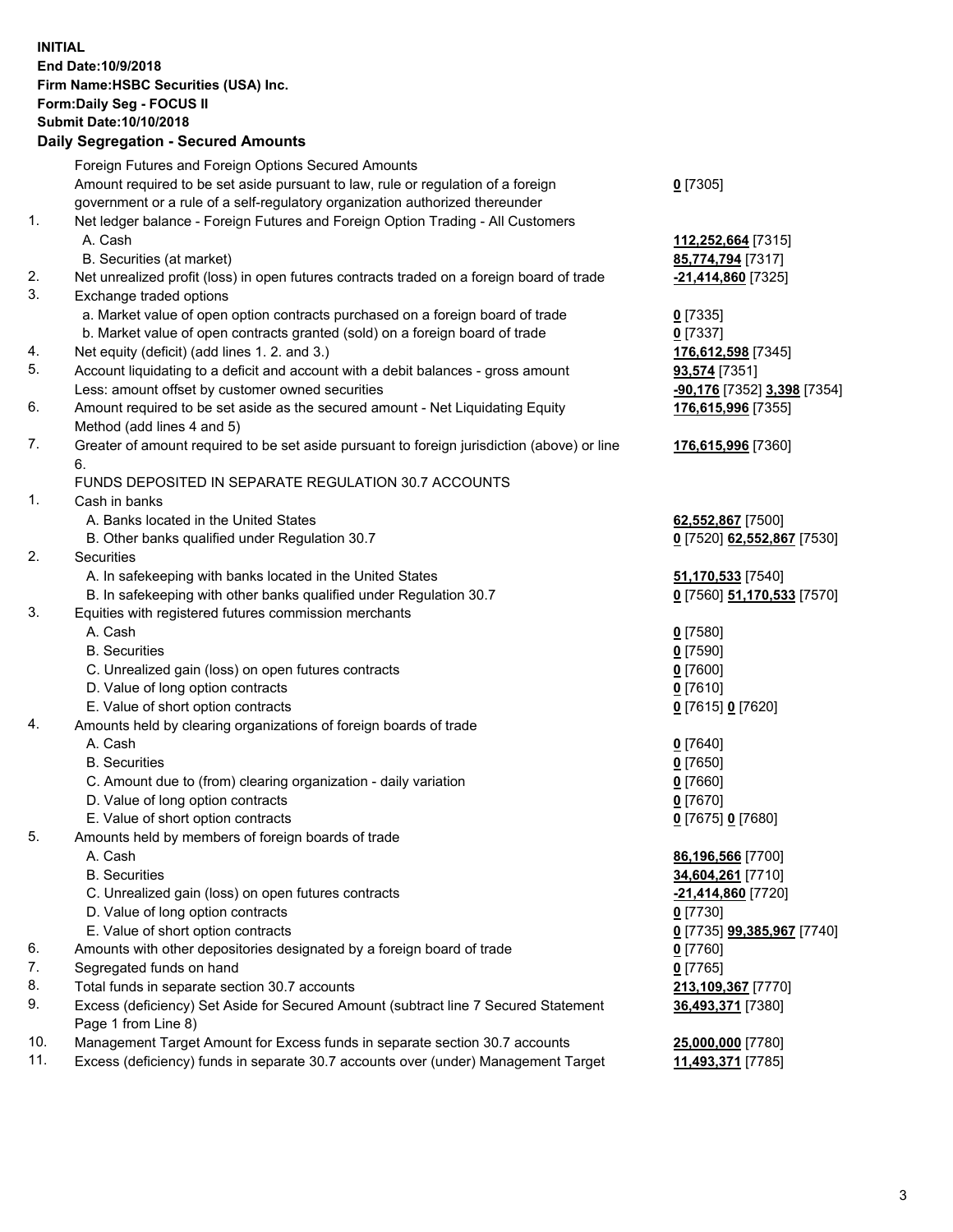**INITIAL End Date:10/9/2018 Firm Name:HSBC Securities (USA) Inc. Form:Daily Seg - FOCUS II Submit Date:10/10/2018 Daily Segregation - Segregation Statement** SEGREGATION REQUIREMENTS(Section 4d(2) of the CEAct) 1. Net ledger balance A. Cash **309,345,348** [7010] B. Securities (at market) **1,411,077,833** [7020] 2. Net unrealized profit (loss) in open futures contracts traded on a contract market **35,972,226** [7030] 3. Exchange traded options A. Add market value of open option contracts purchased on a contract market **420,603,941** [7032] B. Deduct market value of open option contracts granted (sold) on a contract market **-166,944,979** [7033] 4. Net equity (deficit) (add lines 1, 2 and 3) **2,010,054,369** [7040] 5. Accounts liquidating to a deficit and accounts with debit balances - gross amount **29,049,278** [7045] Less: amount offset by customer securities **-29,049,278** [7047] **0** [7050] 6. Amount required to be segregated (add lines 4 and 5) **2,010,054,369** [7060] FUNDS IN SEGREGATED ACCOUNTS 7. Deposited in segregated funds bank accounts A. Cash **119,821,108** [7070] B. Securities representing investments of customers' funds (at market) **0** [7080] C. Securities held for particular customers or option customers in lieu of cash (at market) **222,933,456** [7090] 8. Margins on deposit with derivatives clearing organizations of contract markets A. Cash **17,258,743** [7100] B. Securities representing investments of customers' funds (at market) **327,797,440** [7110] C. Securities held for particular customers or option customers in lieu of cash (at market) **1,186,496,542** [7120] 9. Net settlement from (to) derivatives clearing organizations of contract markets **-8,407,465** [7130] 10. Exchange traded options A. Value of open long option contracts **420,603,941** [7132] B. Value of open short option contracts **-166,944,979** [7133] 11. Net equities with other FCMs A. Net liquidating equity **11,437,004** [7140] B. Securities representing investments of customers' funds (at market) **0** [7160] C. Securities held for particular customers or option customers in lieu of cash (at market) **0** [7170] 12. Segregated funds on hand **1,647,835** [7150] 13. Total amount in segregation (add lines 7 through 12) **2,132,643,625** [7180] 14. Excess (deficiency) funds in segregation (subtract line 6 from line 13) **122,589,256** [7190] 15. Management Target Amount for Excess funds in segregation **109,000,000** [7194] 16. Excess (deficiency) funds in segregation over (under) Management Target Amount **13,589,256** [7198]

Excess

4